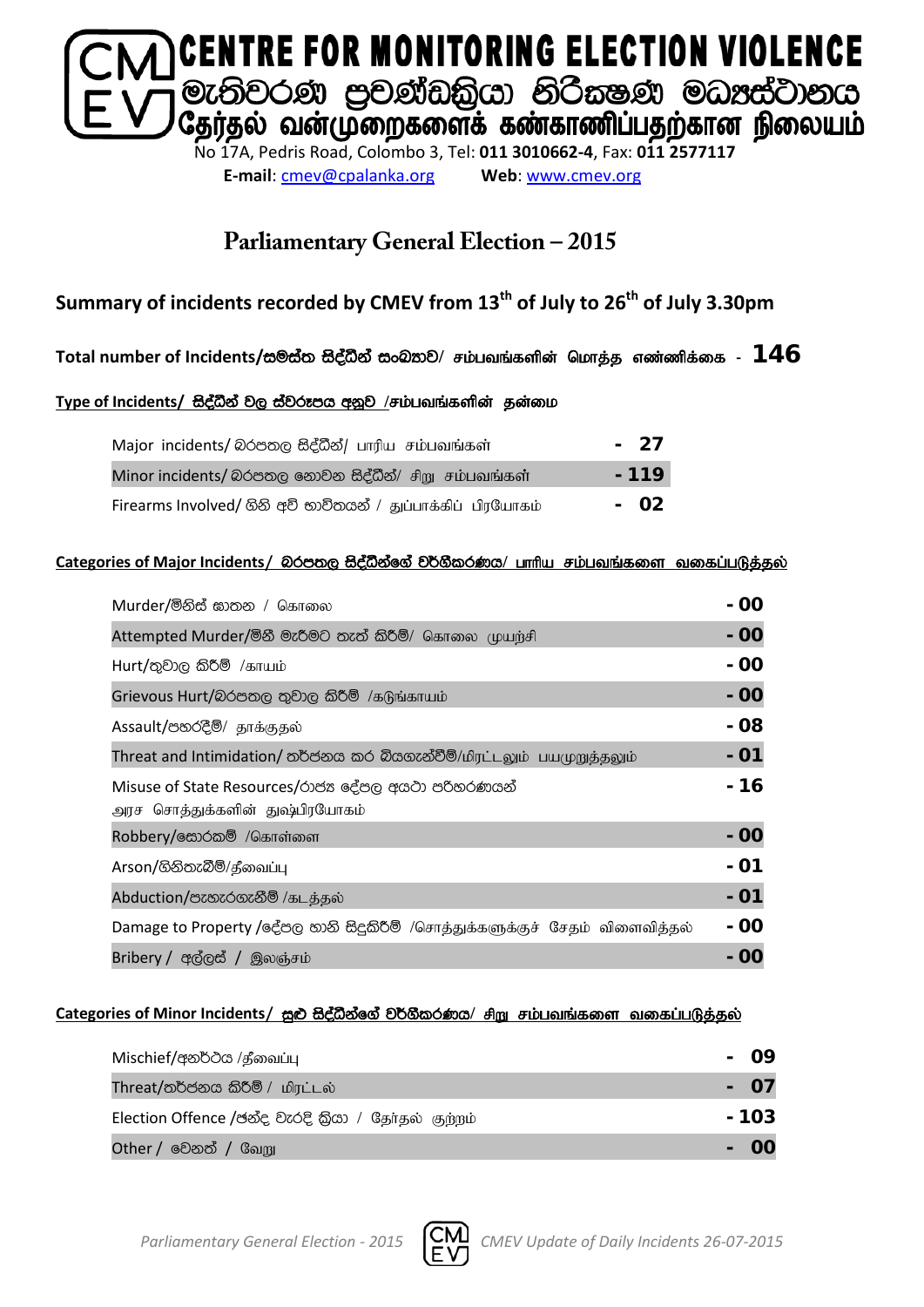**Provinces** in which a major number of incidents were reported / වැඩිම බරපතල සිද්ධීන් සංඛතාවක් වාර්තා වූ පළාත් <u>/ அகிகமாக பாரிய சம்பவங்கள் இடம்பெற்றதாக அறிக்கையிடப்பட்ட மாகாணம்</u>

Northern =  $08$ , Eastern =  $05$ , Sabaragamuwa =  $03$ , Central =  $03$ 

**Districts** in which a major number of incidents were reported / වැඩිම බරපතල සිද්ධීන් සංඛකවක් වාර්තා වූ දිස්තිුක්ක <u>/ அதிகமாக பாரிய சம்பவங்கள் இடம்பெற்றதாக அறிக்கையிடப்பட்ட மாவட்டம்</u>

Jaffna = 06, Wanni = 02, Ratnapura = 02, Kandy = 02

Electorates in which a major number of Incidents were reported / වැඩිම බරපතල සිද්ධීන් සංබ<sub>්</sub>තවක් වාර්තා වූ <mark>ூ: ல</mark>ிவ் கூறிமை / அதிகமாக பாரிய சம்பவங்கள் இடம்பெற்றதாக அறிக்கையிடப்பட்ட தேர்தல் தொகுதி

Nallur = 02, Jaffna = 02, Mahanuwara = 02, Ampara = 02

#### Major Incidents-Alleged Perpetrators by Party / බරපතල සිද්ධීන්ට චෝදනා ලැබූ පාර්ශව/ பாரிய சம்பவங்கள் <u>தொடர்பாக குற்றம் சாட்டப்பட்ட தரப்பு</u>

| Against UPFA/චි.ජ.නි.ස ට චිරෙහිව /ஐ.ம.சு.மு. க்கு எதிராக            | - 08 |
|---------------------------------------------------------------------|------|
| Against UNP/ චි.ජා.ප ට චිරෙහිව /ஐ.தே.கட்சிக்கு எதிராக               | - 07 |
| Against ITAK/ ஒ.ல. ச. ல 0 එරෙහිව/ இ.த.அ.கட்சிக்கு எதிராக            | - 06 |
| Against EPDP/ 0.8.8.8 ට එරෙහිව/ஈ.ம.ஜ.கட்சிக்கு எதிராக               | - 01 |
| Against AITC/ අ. இ. ஐ. இலை 2 එලෙහි ව/ அ. இ. த. கா. கட்சிக்கு எதிராக | - 01 |
| Against PNG/ ප.ස.නො. ට එරෙහිව/க.கு. தரப்பிற்கு எதிராக               | - 04 |
| Against Police/ පොලිසියට චරෙහිව /பொலிஸிற்கு எதிராக                  | - 00 |

Manjula Gajanayake National Co-ordinator / ජාතික සම්බන්ධීකාරක/ தேசிய இணைப்பாளர்

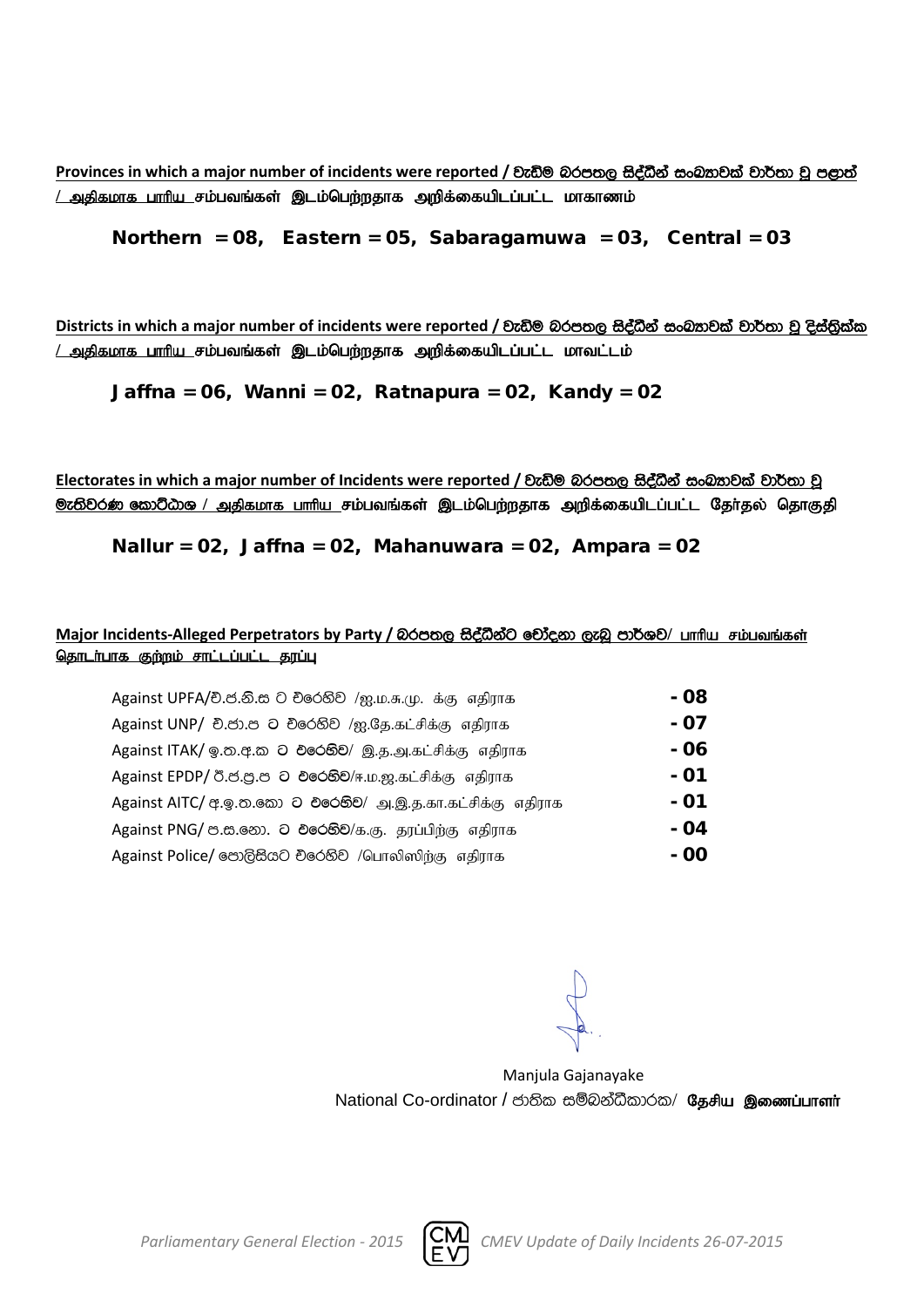# **Total Number of Incidents by Type (146)**



**Major Incidents by Type (27)**





- Attempted Murder
- Hurt
- Grievous Hurt
- Assault
- **Threat & Intimidation**
- Misuse of State Resources
- Robbery
- Arson
- Abduction
- Damage to Property
- **Bribery**